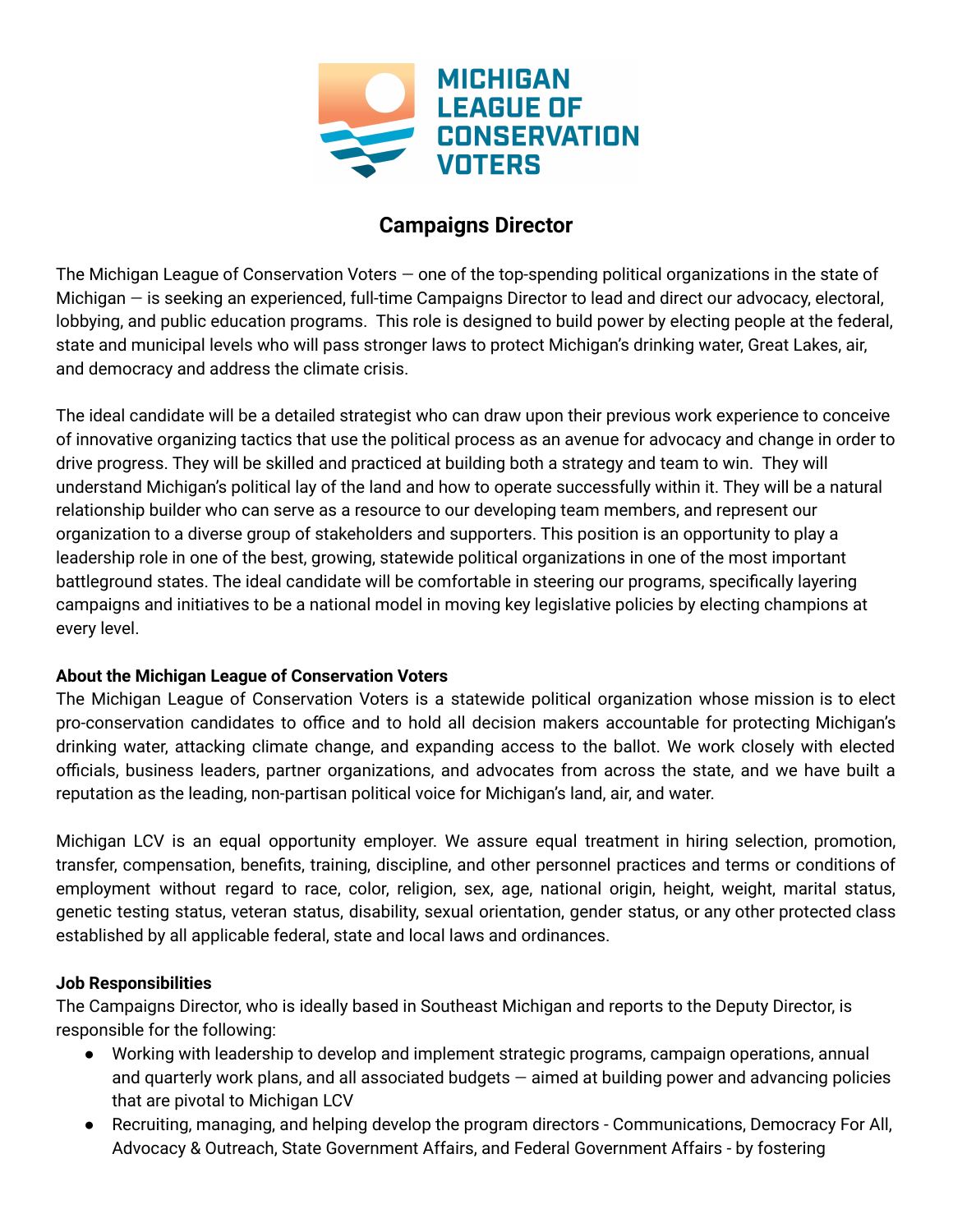collaboration, holding them accountable for goals, providing regular coaching and feedback, and supporting their professional development

- Serving a lead role in either Michigan LCV's Coordinated or Independent Expenditure Campaigns, driving the program in a comprehensive, professional way that manages staff across the organization, hires vendors, and interfaces with national donor partners
- Quantitatively and qualitatively testing and analyzing our programmatic successes and failures in order to improve our campaigns and report to staff, board, partners, and funders
- Cultivating strong partnerships that build power for Michigan LCV's priorities, including with funders, media, public officials, and community and business leaders
- Serving as Michigan LCV's point person with staff in the House and Senate caucuses, and Michigan political parties — establishing our organization as a reliable, skilled operator and the first point of contact for all environmental-related issues
- Participating in all Michigan LCV political election work doing the hard work of campaigning, which means volunteering to do door-to-door field canvassing, text and phone banking, and campaign events

## **Qualifications**

We are seeking a Campaigns Director who is a **strategic and confident leader,** an **empowering, inclusive manager of staff and partners,** an **organized, thorough manager of campaigns and projects,** and who has **a proven track record of leadership on embedding justice and equity into projects and policies.** You should have:

- Strong understanding of and previous work experience in 501(c)(4) programming and operations or electoral-focused campaigns
- An ability to communicate clearly and compellingly in any format using strong writing, public speaking, and interpersonal skills
- An ability to articulate specific experiences in taking ambitious campaign goals (c4 or electoral) and structuring them into clear results and deliverables
- A proven track record of managing high-performing teams of staff and partners who represent a rich mix of people across race, gender, sexual orientation, and other group identities
- An eye for opportunities to innovate, solve problems, and take creative approaches to continually improve
- Experience leading efforts to create equitable and inclusive organizational policies, practices, and workplace cultures
- A valid driver's license, car insurance, reliable access to a car, the internet, and a phone to use for work purposes as well as the ability to canvass, walking at least a mile and navigating physical obstacles such as stairs
- Cultural Competencies:
	- Demonstrated awareness of one's own cultural identity and the ability to learn and build on varying community norms
	- $\circ$  Commitment to equity and inclusion as organizational practice and culture
	- Understanding of how environmental and voting rights issues intersect with racism, economic and social inequality in the U.S. and has a passion for working to dismantle these systems

### **Compensation & Benefits**

The starting annual salary for this position ranges from \$85,000 - \$100,000 depending on experience. Michigan LCV offers a benefits package that includes health and dental coverage, long-term and short-term disability coverage, life insurance coverage, a retirement savings program, reimbursements for business-related travel, a